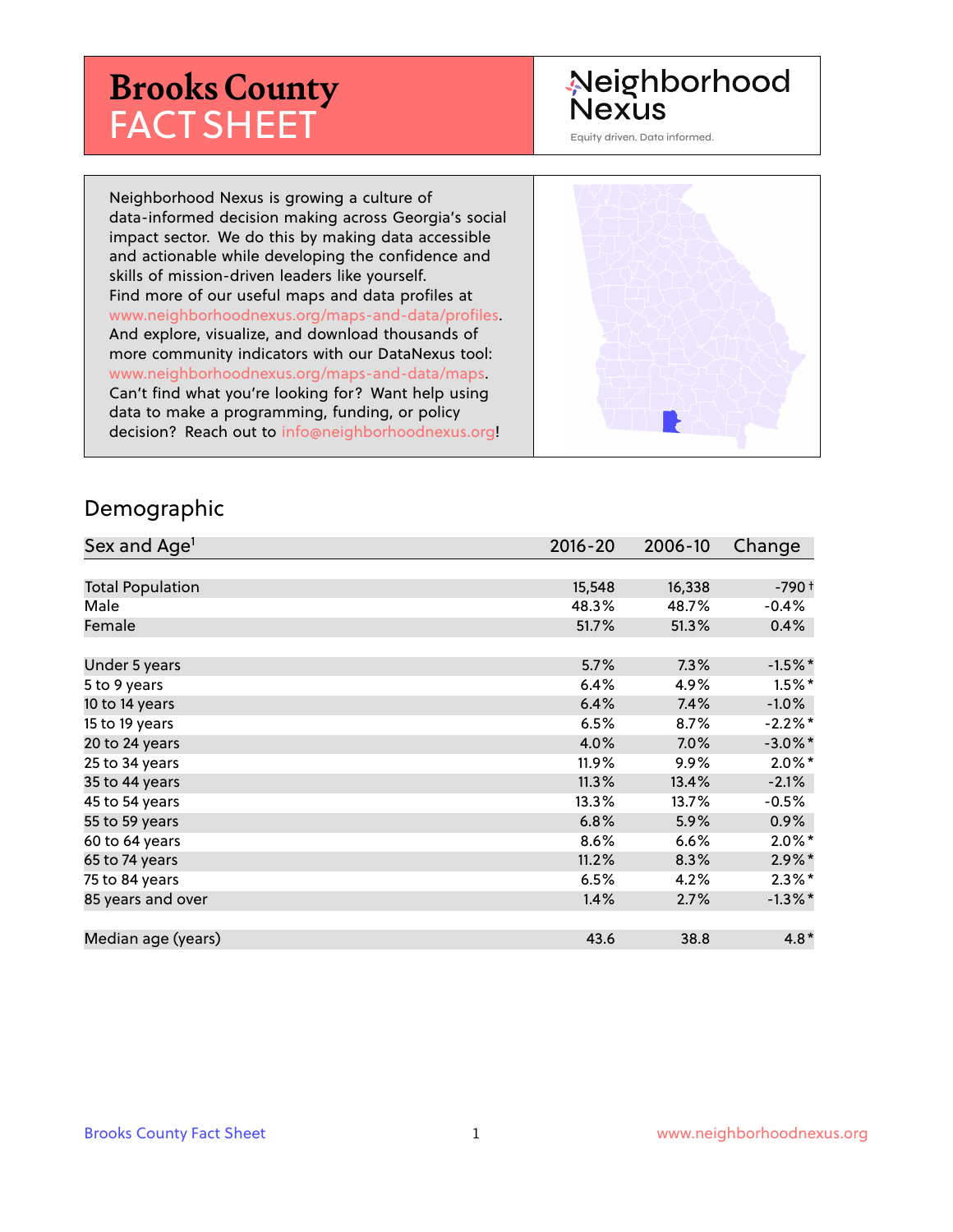# Demographic, continued...

| Race <sup>2</sup>                                            | 2016-20     | 2006-10 | Change     |
|--------------------------------------------------------------|-------------|---------|------------|
| <b>Total population</b>                                      | 15,548      | 16,338  | $-790+$    |
| One race                                                     | 98.2%       | 99.0%   | $-0.9%$    |
| White                                                        | 58.2%       | 59.6%   | $-1.5%$    |
| <b>Black or African American</b>                             | 36.0%       | 36.6%   | $-0.6%$    |
| American Indian and Alaska Native                            | 0.0%        | 0.1%    | $-0.1%$    |
| Asian                                                        | 0.6%        | 0.2%    | 0.4%       |
| Native Hawaiian and Other Pacific Islander                   | 0.1%        | 0.0%    | 0.1%       |
| Some other race                                              | 3.3%        | 2.4%    | 0.9%       |
| Two or more races                                            | 1.8%        | 1.0%    | 0.9%       |
| Race alone or in combination with other race(s) <sup>3</sup> | $2016 - 20$ | 2006-10 | Change     |
| Total population                                             | 15,548      | 16,338  | $-790+$    |
| White                                                        | 59.8%       | 60.6%   | $-0.8%$    |
| <b>Black or African American</b>                             | 36.9%       | 36.7%   | 0.2%       |
| American Indian and Alaska Native                            | 0.9%        | 1.0%    | $-0.1%$    |
| Asian                                                        | 0.7%        | 0.5%    | 0.2%       |
| Native Hawaiian and Other Pacific Islander                   | 0.1%        | 0.0%    | 0.1%       |
| Some other race                                              | 3.6%        | 2.4%    | 1.1%       |
| Hispanic or Latino and Race <sup>4</sup>                     | $2016 - 20$ | 2006-10 | Change     |
| <b>Total population</b>                                      | 15,548      | 16,338  | $-790+$    |
| Hispanic or Latino (of any race)                             | 5.9%        | 4.8%    | $1.1%$ †   |
| Not Hispanic or Latino                                       | 94.1%       | 95.2%   | $-1.1%$ †  |
| White alone                                                  | 55.5%       | 58.1%   | $-2.6\%$ * |
| <b>Black or African American alone</b>                       | 35.5%       | 35.8%   | $-0.3%$    |
| American Indian and Alaska Native alone                      | 0.0%        | 0.1%    | $-0.1%$    |
| Asian alone                                                  | 0.6%        | 0.2%    | 0.4%       |
| Native Hawaiian and Other Pacific Islander alone             | 0.0%        | 0.0%    | 0.0%       |
| Some other race alone                                        | 0.9%        | 0.0%    | 0.9%       |
| Two or more races                                            | 1.6%        | 1.0%    | 0.7%       |
| U.S. Citizenship Status <sup>5</sup>                         | $2016 - 20$ | 2006-10 | Change     |
| Foreign-born population                                      | 466         | 604     | $-138$     |
| Naturalized U.S. citizen                                     | 34.1%       | 18.9%   | 15.2%*     |
| Not a U.S. citizen                                           | 65.9%       | 81.1%   | $-15.2%$   |
| Citizen, Voting Age Population <sup>6</sup>                  | $2016 - 20$ | 2006-10 | Change     |
|                                                              |             |         |            |
| Citizen, 18 and over population                              | 11,813      | 12,021  | $-208*$    |
| Male                                                         | 47.5%       | 47.2%   | 0.4%       |
| Female                                                       | 52.5%       | 52.8%   | $-0.4%$    |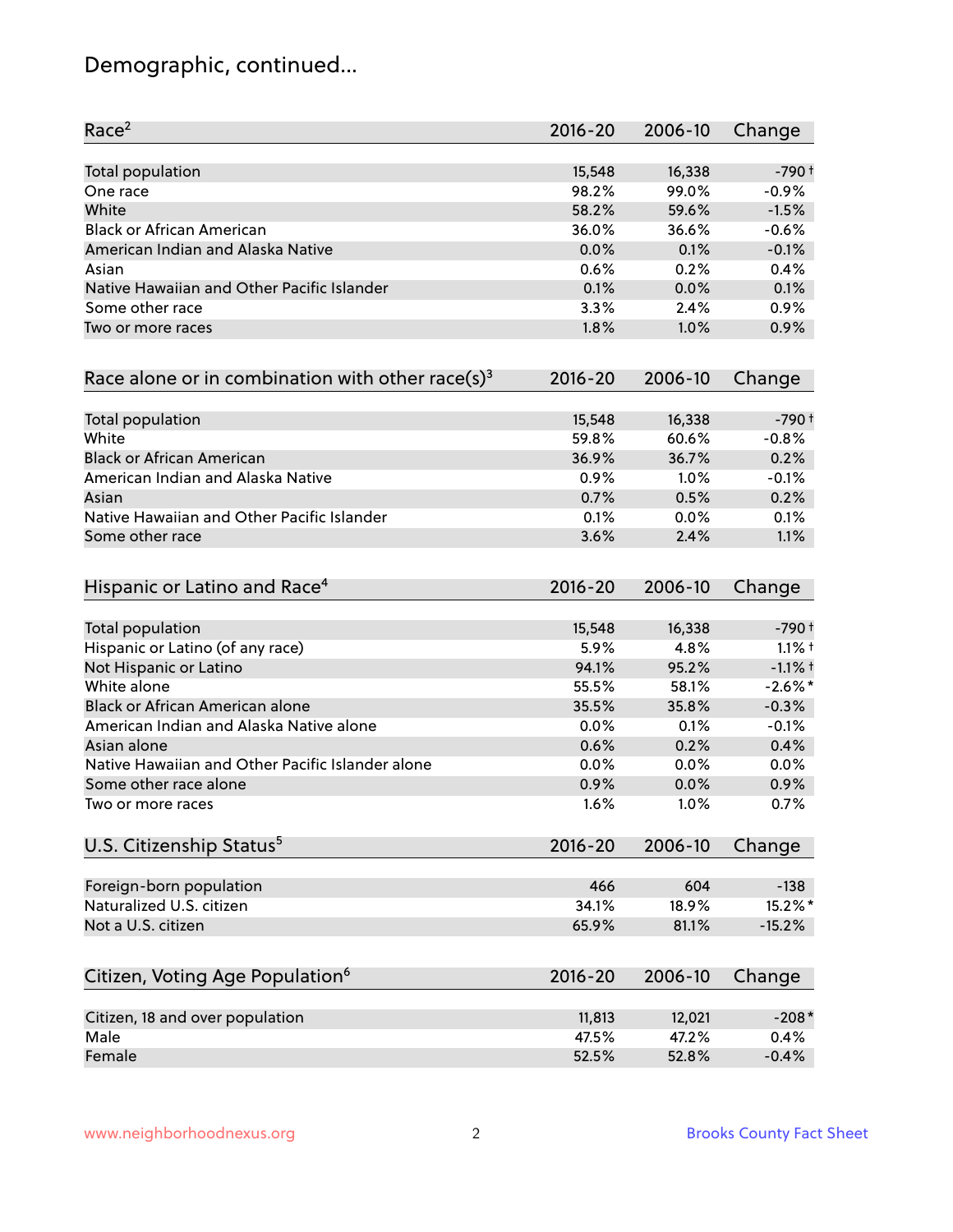#### Economic

| Income <sup>7</sup>                                 | $2016 - 20$ | 2006-10 | Change      |
|-----------------------------------------------------|-------------|---------|-------------|
|                                                     |             |         |             |
| All households                                      | 6,392       | 6,303   | 89          |
| Less than \$10,000                                  | 14.7%       | 9.9%    | 4.8%*       |
| \$10,000 to \$14,999                                | 8.7%        | 6.9%    | 1.8%        |
| \$15,000 to \$24,999                                | 12.3%       | 14.1%   | $-1.8%$     |
| \$25,000 to \$34,999                                | 11.3%       | 13.7%   | $-2.4%$     |
| \$35,000 to \$49,999                                | 13.3%       | 16.0%   | $-2.7%$     |
| \$50,000 to \$74,999                                | 17.4%       | 17.3%   | 0.1%        |
| \$75,000 to \$99,999                                | 8.0%        | 13.4%   | $-5.4\%$ *  |
| \$100,000 to \$149,999                              | 8.1%        | 4.6%    | $3.5%$ *    |
| \$150,000 to \$199,999                              | 2.2%        | 2.5%    | $-0.3%$     |
| \$200,000 or more                                   | 4.1%        | 1.6%    | $2.5\%$ *   |
| Median household income (dollars)                   | 37,516      | 41,309  | $-3,793$    |
| Mean household income (dollars)                     | 60,643      | 51,651  | 8,992*      |
| With earnings                                       | 67.2%       | 80.2%   | $-13.0\%$ * |
| Mean earnings (dollars)                             | 61,353      | 48,775  | 12,578 *    |
| <b>With Social Security</b>                         | 37.6%       | 31.8%   | $5.8\%$ *   |
| Mean Social Security income (dollars)               | 17,010      | 13,581  | $3,429*$    |
| With retirement income                              | 21.1%       | 13.4%   | $7.6\%$ *   |
| Mean retirement income (dollars)                    | 45,417      | 22,871  | 22,545*     |
| With Supplemental Security Income                   | $3.3\%$     | $7.2\%$ | $-3.9\%$ *  |
| Mean Supplemental Security Income (dollars)         | 7,743       | 6,781   | 962         |
| With cash public assistance income                  | 2.0%        | 1.9%    | 0.1%        |
| Mean cash public assistance income (dollars)        | 1,133       | 3,385   | $-2,252$    |
| With Food Stamp/SNAP benefits in the past 12 months | 16.4%       | 13.6%   | 2.9%        |
|                                                     |             |         |             |
| Families                                            | 4,118       | 4,648   | $-530$      |
| Less than \$10,000                                  | 12.0%       | 6.3%    | $5.7\%$ *   |
| \$10,000 to \$14,999                                | 4.6%        | 3.5%    | 1.2%        |
| \$15,000 to \$24,999                                | 8.5%        | 11.8%   | $-3.2%$     |
| \$25,000 to \$34,999                                | 8.6%        | 14.8%   | $-6.2\%$ *  |
| \$35,000 to \$49,999                                | 14.3%       | 16.8%   | $-2.5%$     |
| \$50,000 to \$74,999                                | 21.2%       | 19.2%   | 2.0%        |
| \$75,000 to \$99,999                                | 10.6%       | 17.3%   | $-6.7\%$ *  |
| \$100,000 to \$149,999                              | $11.8\%$    | 5.4%    | $6.3\%$ *   |
| \$150,000 to \$199,999                              | 2.5%        | 2.7%    | $-0.3%$     |
| \$200,000 or more                                   | 5.9%        | 2.2%    | $3.8\%$ *   |
| Median family income (dollars)                      | 53,731      | 47,599  | 6,132       |
| Mean family income (dollars)                        | 76,771      | 58,607  | 18,164*     |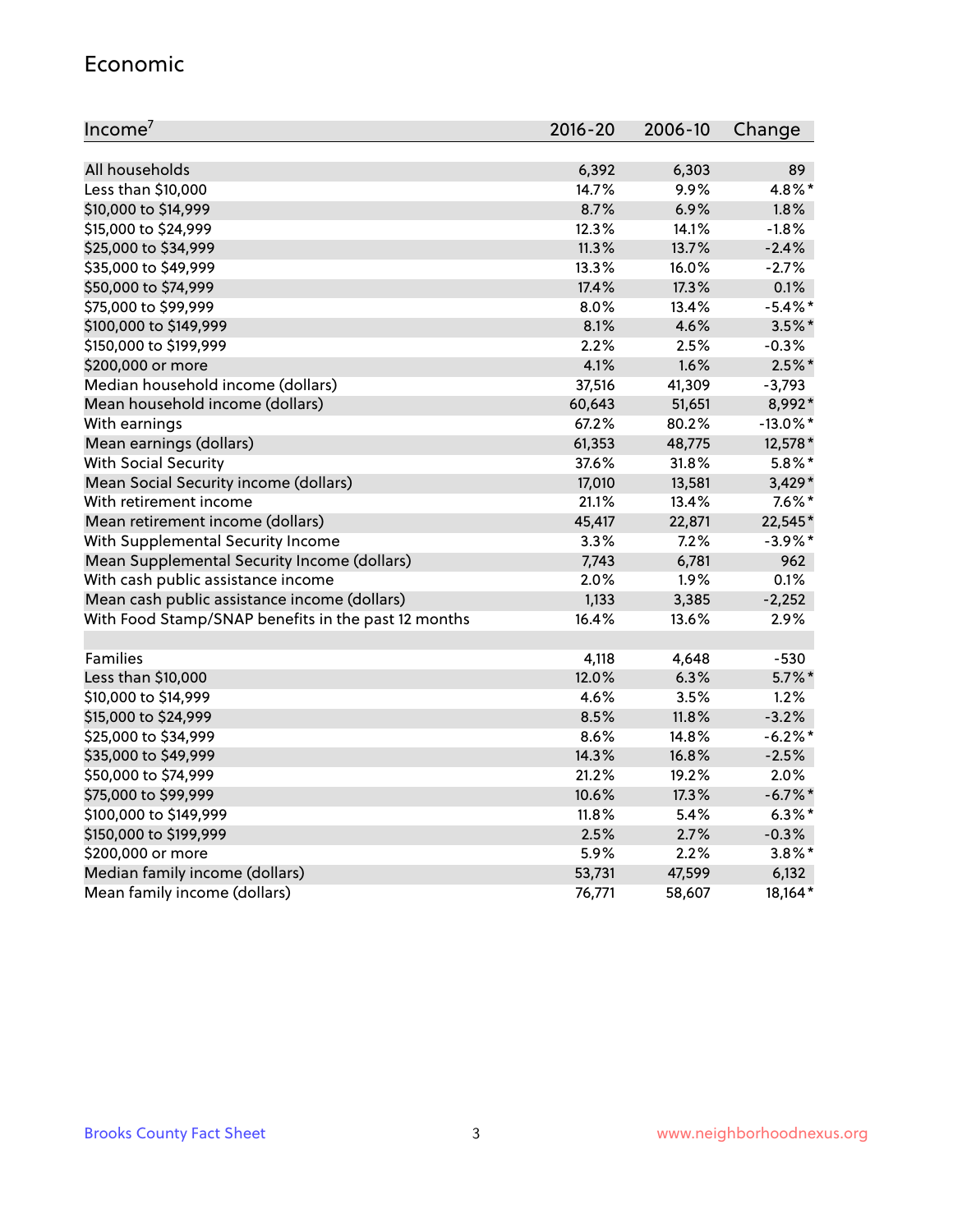### Economic, continued...

| Income, continued <sup>8</sup>                           | $2016 - 20$ | 2006-10 | Change    |
|----------------------------------------------------------|-------------|---------|-----------|
|                                                          |             |         |           |
| Nonfamily households                                     | 2,274       | 1,655   | $619*$    |
| Median nonfamily income (dollars)                        | 18,528      | 19,865  | $-1,337$  |
| Mean nonfamily income (dollars)                          | 30,705      | 29,791  | 915       |
|                                                          |             |         |           |
| Median earnings for workers (dollars)                    | 29,414      | 23,228  | $6,186*$  |
| Median earnings for male full-time, year-round workers   | 38,965      | 38,791  | 174       |
| (dollars)                                                |             |         |           |
| Median earnings for female full-time, year-round workers | 30,615      | 25,006  | 5,609*    |
| (dollars)                                                |             |         |           |
|                                                          |             |         |           |
| Per capita income (dollars)                              | 26,115      | 20,346  | 5,768*    |
|                                                          |             |         |           |
|                                                          |             |         |           |
| Families and People Below Poverty Level <sup>9</sup>     | $2016 - 20$ | 2006-10 | Change    |
|                                                          |             |         |           |
| <b>All families</b>                                      | 20.2%       | 14.7%   | 5.6%      |
| With related children under 18 years                     | 31.5%       | 18.4%   | 13.1%*    |
| With related children under 5 years only                 | 40.6%       | 13.9%   | 26.6%*    |
| Married couple families                                  | 10.2%       | 8.0%    | 2.2%      |
| With related children under 18 years                     | 12.7%       | 8.8%    | 4.0%      |
| With related children under 5 years only                 | 3.8%        | 10.3%   | $-6.5%$   |
| Families with female householder, no husband present     | 54.4%       | 35.8%   | 18.6%*    |
| With related children under 18 years                     | 65.4%       | 44.4%   | 21.0%*    |
| With related children under 5 years only                 | 76.4%       | 39.0%   | 37.5%     |
|                                                          |             |         |           |
| All people                                               | 22.9%       | 17.0%   | 5.9%*     |
| Under 18 years                                           | 37.3%       | 21.5%   | 15.8%*    |
| Related children under 18 years                          | 36.9%       | 21.1%   | 15.8%*    |
| Related children under 5 years                           | 34.3%       | 19.9%   | 14.4%*    |
| Related children 5 to 17 years                           | 37.9%       | 21.7%   | 16.2%*    |
| 18 years and over                                        | 18.8%       | 15.5%   | 3.3%      |
| 18 to 64 years                                           | 20.1%       | 14.0%   | $6.1\%$ * |
| 65 years and over                                        | 14.7%       | 22.3%   | $-7.6%$   |
| People in families                                       | 20.6%       | 15.7%   | 4.9%      |
| Unrelated individuals 15 years and over                  | 33.2%       | 25.3%   | 7.9%      |
|                                                          |             |         |           |
| Non-Hispanic white people                                | 12.6%       | 7.1%    | 5.5%*     |
| Black or African-American people                         | 37.3%       | 30.5%   | 6.8%      |
| Asian people                                             | 0.0%        | 0.0%    | 0.0%      |
| Hispanic or Latino people                                | 47.4%       | 33.8%   | 13.6%     |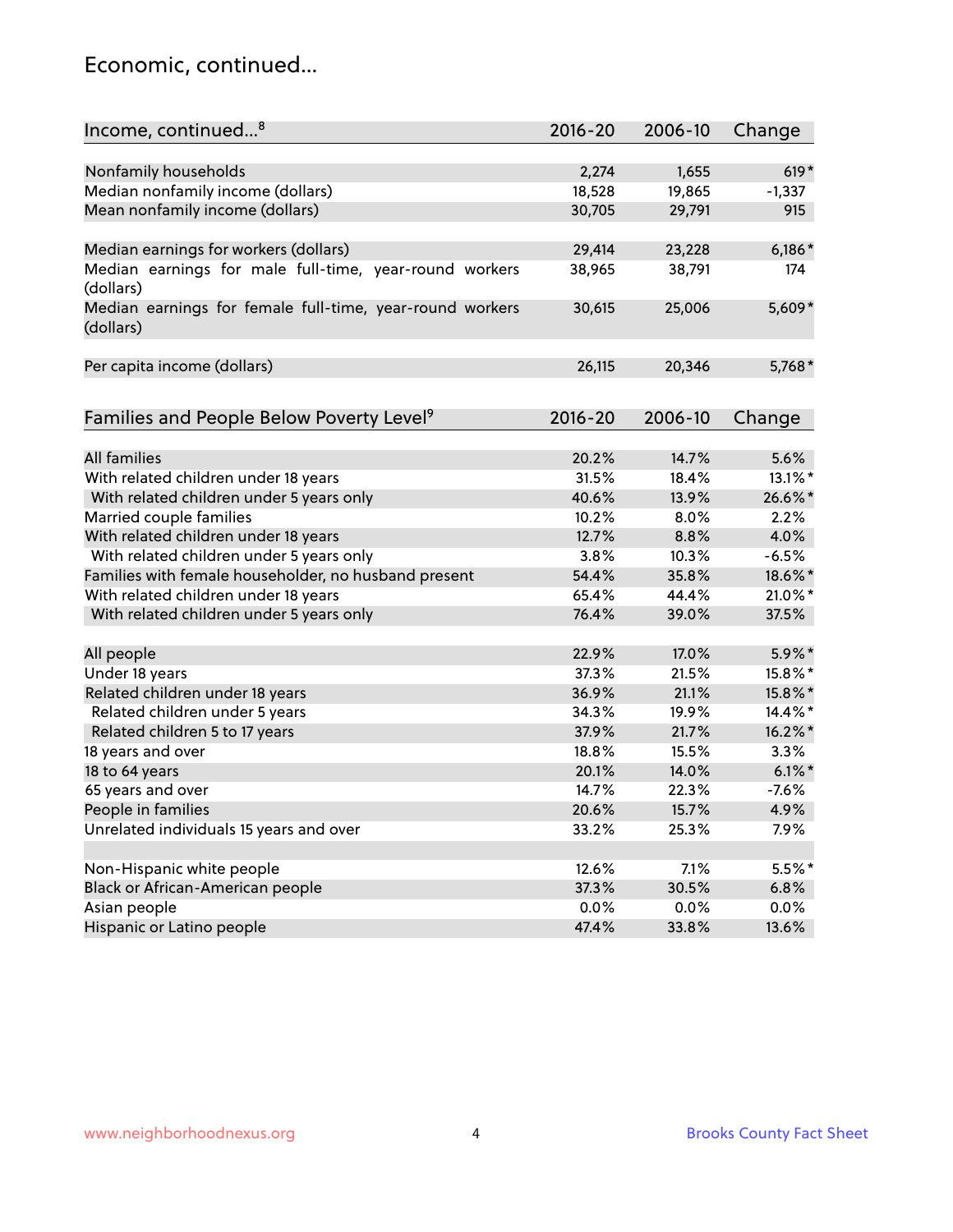# Employment

| Employment Status <sup>10</sup>                                                               | 2010        | 2020    | Change     |
|-----------------------------------------------------------------------------------------------|-------------|---------|------------|
| In Labor Force                                                                                | 6,842       | 7,309   | 7,309      |
| <b>Unemployment Rate</b>                                                                      | 5.2%        | 9.6%    | $-4.4%$    |
| Industry <sup>11</sup>                                                                        | $2016 - 20$ | 2006-10 | Change     |
| Civilian employed population 16 years and over                                                | 6,331       | 7,482   | $-1,151*$  |
| Agriculture, forestry, fishing and hunting, and mining                                        | 7.6%        | 6.7%    | 0.9%       |
| Construction                                                                                  | 4.0%        | 8.6%    | $-4.5%$ *  |
| Manufacturing                                                                                 | 12.8%       | 10.9%   | 1.9%       |
| Wholesale trade                                                                               | 2.5%        | 3.8%    | $-1.3%$    |
| Retail trade                                                                                  | 11.0%       | 8.2%    | 2.8%       |
| Transportation and warehousing, and utilities                                                 | 7.9%        | 5.9%    | 2.0%       |
| Information                                                                                   | 1.2%        | 1.4%    | $-0.2%$    |
| Finance and insurance, and real estate and rental and leasing                                 | 4.0%        | 3.5%    | 0.5%       |
| Professional, scientific, and management, and administrative<br>and waste management services | 5.7%        | 7.4%    | $-1.7%$    |
| Educational services, and health care and social assistance                                   | 18.2%       | 25.1%   | $-7.0\%$ * |
| Arts, entertainment, and recreation, and accommodation and<br>food services                   | 8.7%        | 5.6%    | $3.1\%$ *  |
| Other services, except public administration                                                  | 8.1%        | 6.5%    | 1.5%       |
| <b>Public administration</b>                                                                  | 8.4%        | 6.5%    | 1.9%       |
| Occupation <sup>12</sup>                                                                      | $2016 - 20$ | 2006-10 | Change     |
|                                                                                               |             |         |            |
| Civilian employed population 16 years and over                                                | 6,331       | 7,482   | $-1,151*$  |
| Management, business, science, and arts occupations                                           | 21.9%       | 22.0%   | $-0.1%$    |
| Service occupations                                                                           | 23.9%       | 20.7%   | 3.3%       |
| Sales and office occupations                                                                  | 23.7%       | 19.3%   | 4.4%       |
| Natural<br>resources,<br>construction,<br>and<br>maintenance<br>occupations                   | 11.6%       | 16.8%   | $-5.2\%$ * |
| Production, transportation, and material moving occupations                                   | 18.9%       | 21.3%   | $-2.4%$    |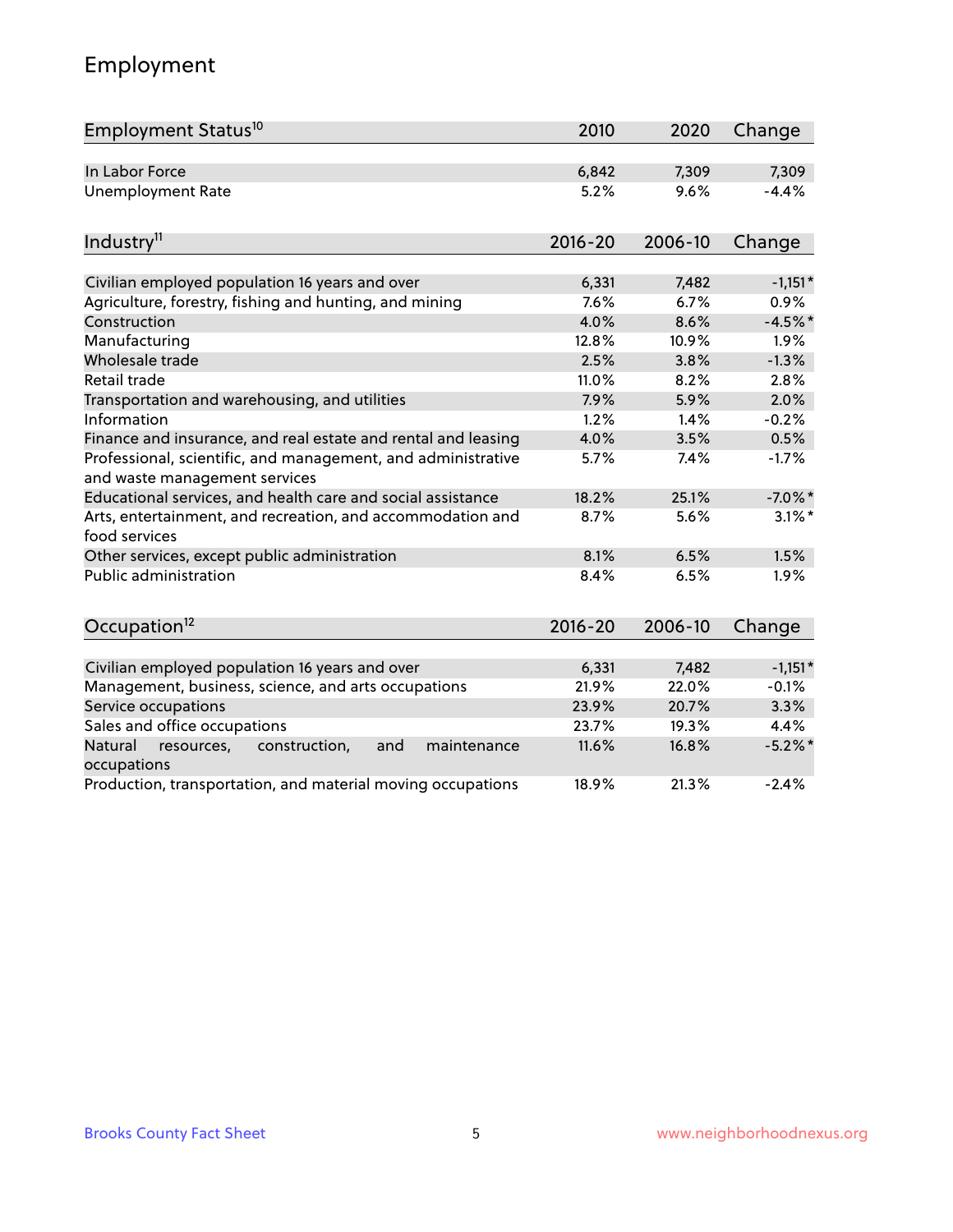# Employment, continued...

| Class of Worker <sup>13</sup>                          | $2016 - 20$ | 2006-10 | Change    |
|--------------------------------------------------------|-------------|---------|-----------|
| Civilian employed population 16 years and over         | 6,331       | 7,482   | $-1,151*$ |
| Private wage and salary workers                        | 75.2%       | 72.7%   | 2.5%      |
| Government workers                                     | 16.6%       | 20.1%   | $-3.5%$   |
| Self-employed in own not incorporated business workers | 8.2%        | 7.0%    | 1.2%      |
| <b>Unpaid family workers</b>                           | 0.0%        | 0.2%    | $-0.2%$   |
| Job Flows <sup>14</sup>                                | 2019        | 2010    | Change    |
|                                                        |             |         |           |
| Total Jobs in county                                   | 2,764       | 2,707   | 57        |
| Held by residents of county                            | 44.7%       | 47.2%   | $-2.5%$   |
| Held by non-residents of county                        | 55.3%       | 52.8%   | 2.5%      |
| Jobs by Industry Sector <sup>15</sup>                  | 2019        | 2010    | Change    |
| Total Jobs in county                                   | 2,764       | 2,707   | 57        |
| <b>Goods Producing sectors</b>                         | 27.0%       | 27.9%   | $-0.9%$   |
| Trade, Transportation, and Utilities sectors           | 20.9%       | 18.7%   | 2.3%      |
| All Other Services sectors                             | 52.1%       | 53.4%   | $-1.4%$   |
|                                                        |             |         |           |
| Total Jobs in county held by county residents          | 1,235       | 1,278   | $-43$     |
| <b>Goods Producing sectors</b>                         | 29.5%       | 27.4%   | 2.1%      |
| Trade, Transportation, and Utilities sectors           | 13.8%       | 13.2%   | 0.6%      |
| All Other Services sectors                             | 56.7%       | 59.4%   | $-2.7%$   |
| Jobs by Earnings <sup>16</sup>                         | 2019        | 2010    | Change    |
|                                                        |             |         |           |
| Total Jobs in county                                   | 2,764       | 2,707   | 57        |
| Jobs with earnings \$1250/month or less                | 24.9%       | 31.7%   | $-6.8%$   |
| Jobs with earnings \$1251/month to \$3333/month        | 44.7%       | 49.7%   | $-5.0%$   |
| Jobs with earnings greater than \$3333/month           | 30.4%       | 18.6%   | 11.8%     |
| Total Jobs in county held by county residents          | 1,235       | 1,278   | $-43$     |
| Jobs with earnings \$1250/month or less                | 27.6%       | 35.8%   | $-8.2%$   |
| Jobs with earnings \$1251/month to \$3333/month        | 47.9%       | 50.2%   | $-2.3\%$  |
| Jobs with earnings greater than \$3333/month           | 24.5%       | 13.9%   | 10.5%     |
| Jobs by Age of Worker <sup>17</sup>                    | 2019        | 2010    | Change    |
|                                                        |             |         |           |
| Total Jobs in county                                   | 2,764       | 2,707   | 57        |
| Jobs with workers age 29 or younger                    | 21.2%       | 21.1%   | 0.1%      |
| Jobs with workers age 30 to 54                         | 51.3%       | 58.1%   | $-6.8%$   |
| Jobs with workers age 55 or older                      | 27.5%       | 20.9%   | 6.6%      |
|                                                        |             |         |           |
| Total Jobs in county held by county residents          | 1,235       | 1,278   | $-43$     |
| Jobs with workers age 29 or younger                    | 20.0%       | 19.1%   | 0.9%      |
| Jobs with workers age 30 to 54                         | 47.1%       | 57.4%   | $-10.2%$  |
| Jobs with workers age 55 or older                      | 32.9%       | 23.6%   | 9.3%      |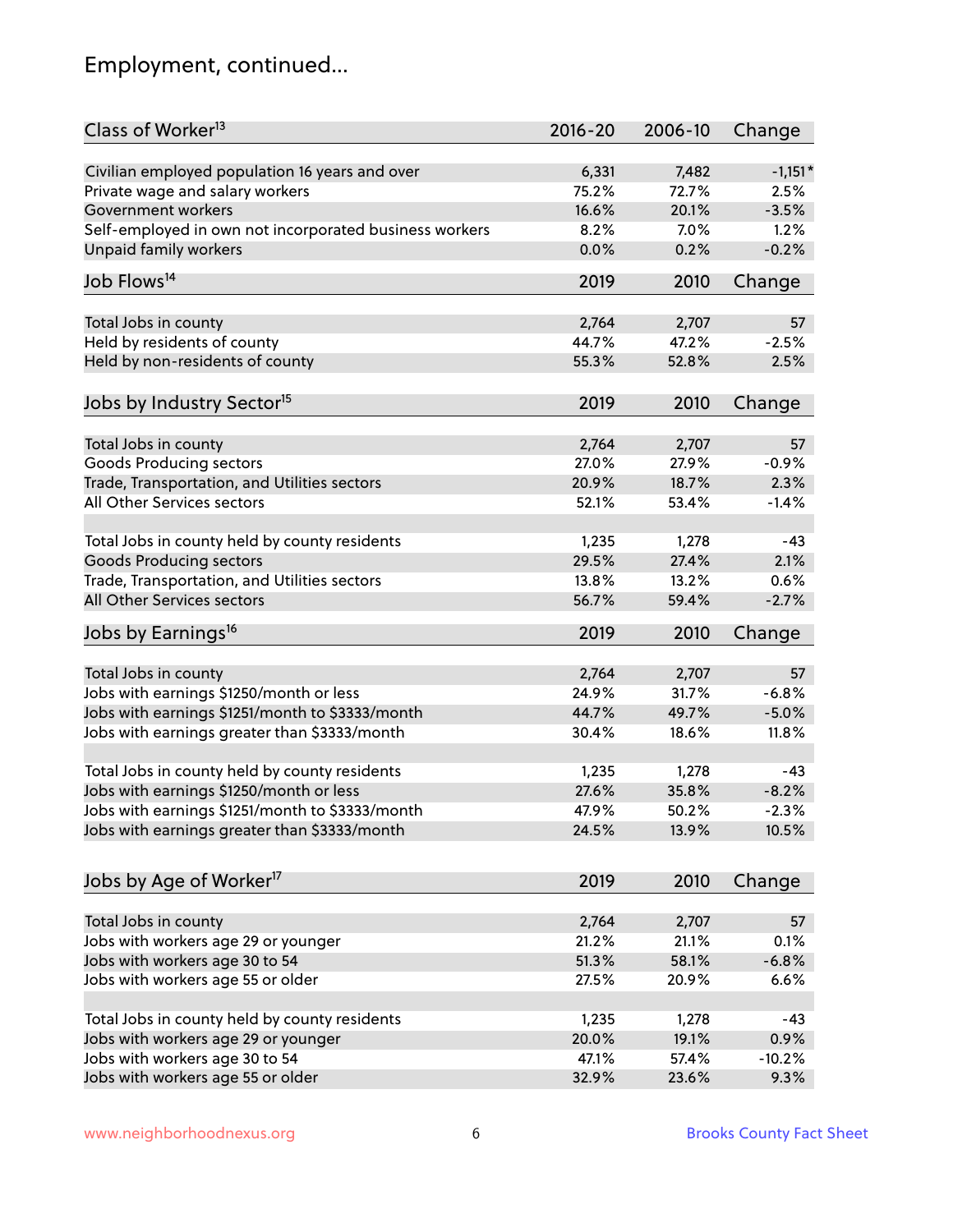#### Education

| Early Learning <sup>18</sup>                        |             |         | 2022     |
|-----------------------------------------------------|-------------|---------|----------|
| Licensed Capacity of Early Learning Centers         |             |         | 184      |
| Licenced capacity per 1,000 children ages 0-4       |             |         | 215.7    |
| School Enrollment <sup>19</sup>                     | 2022        | 2010    | Change   |
|                                                     |             |         |          |
| <b>Enrolled in Public School</b>                    | 2,114       | 2,361   | $-247$   |
| White                                               | 32.1%       | 36.3%   | $-4.2%$  |
| <b>Black or African-American</b>                    | 50.3%       | 51.6%   | $-1.3%$  |
| Asian                                               | 0.1%        | 0.0%    | 0.1%     |
| Native American                                     | 0.0%        | 0.0%    | 0.0%     |
| Pacific Islander                                    | 0.0%        | 0.0%    | 0.0%     |
| <b>Biracial or Multi-Racial</b>                     | 3.6%        | 2.9%    | 0.7%     |
| Hispanic or Latino                                  | 13.8%       | 8.5%    | 5.3%     |
| Georgia Milestones: 3rd Grade Reading <sup>20</sup> |             |         | 2019     |
|                                                     |             |         |          |
| <b>Number of Students Tested</b>                    |             |         | 173      |
| Proficient or Distinguished                         |             |         | 20.2%    |
| Georgia Milestones: 8th Grade Math <sup>21</sup>    |             |         | 2019     |
| <b>Number of Students Tested</b>                    |             |         | 150      |
| Proficient or Distinguished                         |             |         | 20.0%    |
| Graduation Rates <sup>22</sup>                      | 2021        | 2012    | Change   |
|                                                     |             |         |          |
| Cohort                                              | 144         | 164     | $-20$    |
| <b>High School Graduation Rate</b>                  | 87.5%       | 70.1%   | 17.4%    |
| Educational Attainment <sup>23</sup>                | $2016 - 20$ | 2006-10 | Change   |
|                                                     |             |         |          |
| Population 25 years and over                        | 11,042      | 10,590  | 452*     |
| Less than 9th grade                                 | 5.9%        | 7.9%    | $-2.0%$  |
| 9th to 12th grade, no diploma                       | 10.2%       | 13.9%   | $-3.7%$  |
| High school graduate (includes equivalency)         | 33.8%       | 36.5%   | $-2.7%$  |
| Some college, no degree                             | 22.6%       | 20.4%   | 2.2%     |
| Associate's degree                                  | 11.0%       | 5.5%    | $5.6\%*$ |
| Bachelor's degree                                   | 11.9%       | 10.0%   | 1.9%     |
| Graduate or professional degree                     | 4.6%        | 5.8%    | $-1.2%$  |
| Percent high school graduate or higher              | 83.9%       | 78.2%   | 5.7%     |
| Percent bachelor's degree or higher                 | 16.5%       | 15.8%   | 0.7%     |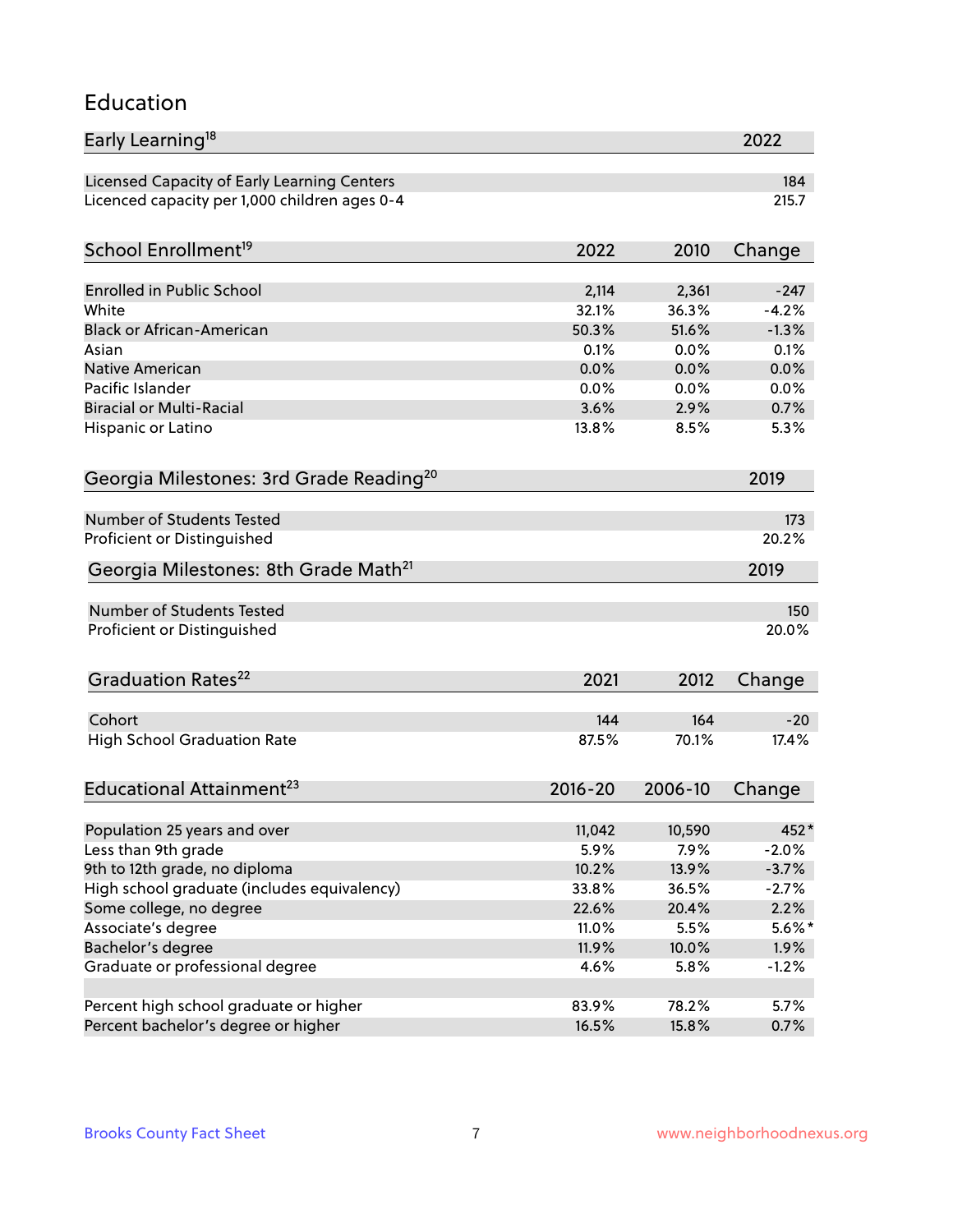### Housing

| Households by Type <sup>24</sup>                     | 2016-20        | 2006-10        | Change     |
|------------------------------------------------------|----------------|----------------|------------|
|                                                      |                |                |            |
| <b>Total households</b>                              | 6,392          | 6,303          | 89         |
| Family households (families)                         | 64.4%          | 73.7%          | $-9.3%$    |
| With own children under 18 years                     | 27.3%          | 31.6%          | $-4.3%$    |
| Married-couple family                                | 46.9%          | 54.3%          | $-7.4%$ *  |
| With own children of the householder under 18 years  | 17.0%          | 23.0%          | $-6.1\%$ * |
| Male householder, no wife present, family            | 4.2%           | 4.8%           | $-0.6%$    |
| With own children of the householder under 18 years  | 2.2%           | 1.7%           | 0.5%       |
| Female householder, no husband present, family       | 13.4%          | 14.7%          | $-1.3%$    |
| With own children of the householder under 18 years  | 8.1%           | 6.9%           | 1.2%       |
| Nonfamily households                                 | 35.6%          | 26.3%          | $9.3\%$ *  |
| Householder living alone                             | 32.3%          | 24.6%          | $7.7\%$ *  |
| 65 years and over                                    | 15.4%          | 7.8%           | $7.6\%$ *  |
|                                                      |                |                |            |
| Households with one or more people under 18 years    | 31.2%          | 36.9%          | $-5.7%$    |
| Households with one or more people 65 years and over | 34.2%          | 25.7%          | $8.5\%$ *  |
| Average household size                               | 2.41           | 2.50           | $-0.09$    |
| Average family size                                  | 3.08           | 2.96           | 0.12       |
|                                                      |                |                |            |
| Housing Occupancy <sup>25</sup>                      | $2016 - 20$    | 2006-10        | Change     |
|                                                      |                |                | 235*       |
| Total housing units                                  | 7,817<br>81.8% | 7,582<br>83.1% | $-1.4%$    |
| Occupied housing units<br>Vacant housing units       | 18.2%          | 16.9%          | 1.4%       |
|                                                      |                |                |            |
| Homeowner vacancy rate                               | 1.9            | 1.6            | 0.3        |
| Rental vacancy rate                                  | 4.5            | 5.2            | $-0.7$     |
|                                                      |                |                |            |
| Units in Structure <sup>26</sup>                     | 2016-20        | 2006-10        | Change     |
| Total housing units                                  | 7,817          | 7,582          | 235*       |
| 1-unit, detached                                     | 60.4%          | 68.8%          | $-8.4\%$ * |
| 1-unit, attached                                     | 1.0%           | 0.1%           | $0.8\%$ *  |
| 2 units                                              | 1.8%           | 1.2%           | 0.6%       |
| 3 or 4 units                                         | 3.1%           | 2.2%           | 0.9%       |
|                                                      |                |                |            |
| 5 to 9 units                                         | 0.6%           | 1.4%           | $-0.8%$    |
| 10 to 19 units                                       | 0.3%           | 0.3%           | 0.0%       |
| 20 or more units                                     | 2.1%           | 0.1%           | 2.1%       |
| Mobile home                                          | 30.3%          | 25.8%          | 4.5%       |
| Boat, RV, van, etc.                                  | 0.4%           | 0.1%           | $0.3\%$ *  |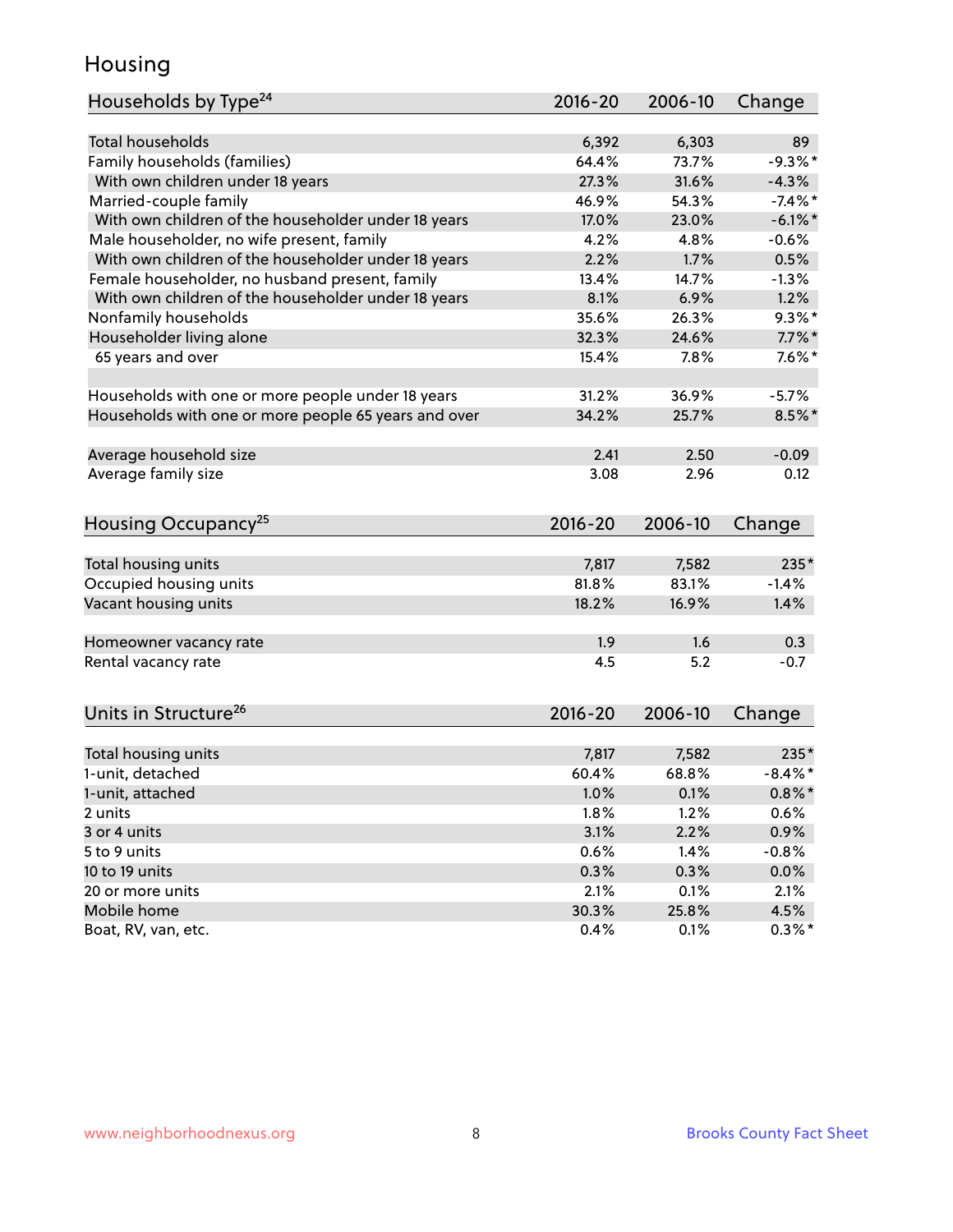# Housing, Continued...

| Year Structure Built <sup>27</sup>             | 2016-20     | 2006-10 | Change       |
|------------------------------------------------|-------------|---------|--------------|
| Total housing units                            | 7,817       | 7,582   | $235*$       |
| Built 2014 or later                            | 2.5%        | (X)     | (X)          |
| Built 2010 to 2013                             | 0.9%        | (X)     | (X)          |
| Built 2000 to 2009                             | 17.6%       | 7.5%    | $10.1\%$ *   |
| Built 1990 to 1999                             | 20.7%       | 28.7%   | $-8.0\%$ *   |
| Built 1980 to 1989                             | 15.1%       | 15.9%   | $-0.7%$      |
| Built 1970 to 1979                             | 14.6%       | 16.3%   | $-1.7%$      |
| Built 1960 to 1969                             | 9.8%        | 8.6%    | 1.3%         |
| Built 1950 to 1959                             | 6.9%        | 7.7%    | $-0.8%$      |
| Built 1940 to 1949                             | 6.1%        | 3.7%    | 2.4%         |
| Built 1939 or earlier                          | 5.6%        | 11.6%   | $-6.0\%$ *   |
|                                                |             |         |              |
| Housing Tenure <sup>28</sup>                   | $2016 - 20$ | 2006-10 | Change       |
| Occupied housing units                         | 6,392       | 6,303   | 89           |
| Owner-occupied                                 | 69.9%       | 74.3%   | $-4.3%$      |
| Renter-occupied                                | 30.1%       | 25.7%   | 4.3%         |
|                                                |             |         |              |
| Average household size of owner-occupied unit  | 2.39        | 2.49    | $-0.11$      |
| Average household size of renter-occupied unit | 2.47        | 2.52    | $-0.05$      |
| Residence 1 Year Ago <sup>29</sup>             | 2016-20     | 2006-10 | Change       |
|                                                |             |         |              |
| Population 1 year and over<br>Same house       | 15,457      | 16,113  | $-656*$      |
|                                                | 90.0%       | 85.3%   | 4.7%*        |
| Different house in the U.S.                    | 9.9%        | 14.5%   | $-4.6%$      |
| Same county                                    | 4.2%        | 6.6%    | $-2.4%$      |
| Different county                               | 5.8%        | 8.0%    | $-2.2%$      |
| Same state                                     | 4.1%        | 6.6%    | $-2.6%$      |
| Different state                                | 1.7%        | 1.3%    | 0.4%         |
| Abroad                                         | 0.1%        | 0.2%    | $-0.1%$      |
| Value of Housing Unit <sup>30</sup>            | $2016 - 20$ | 2006-10 | Change       |
| Owner-occupied units                           | 4,470       | 4,680   | $-210$       |
| Less than \$50,000                             | 29.5%       | 22.9%   | 6.6%         |
| \$50,000 to \$99,999                           | 22.6%       | 32.0%   | $-9.4\%$ *   |
| \$100,000 to \$149,999                         | 12.4%       | 19.9%   | $-7.5%$ *    |
| \$150,000 to \$199,999                         | 15.7%       | 8.6%    | $7.1\%$ *    |
| \$200,000 to \$299,999                         | 9.4%        | 9.1%    | 0.3%         |
| \$300,000 to \$499,999                         | 7.2%        | 4.4%    |              |
|                                                | 2.8%        | 1.7%    | 2.8%<br>1.1% |
| \$500,000 to \$999,999                         | 0.3%        | 1.3%    | $-1.1%$      |
| \$1,000,000 or more<br>Median (dollars)        | 94,200      | 93,000  | 1,200        |
|                                                |             |         |              |
| Mortgage Status <sup>31</sup>                  | 2016-20     | 2006-10 | Change       |
| Owner-occupied units                           | 4,470       | 4,680   | $-210$       |
| Housing units with a mortgage                  | 44.6%       | 59.0%   | $-14.3\%$ *  |
| Housing units without a mortgage               | 55.4%       | 41.0%   | 14.3%*       |
|                                                |             |         |              |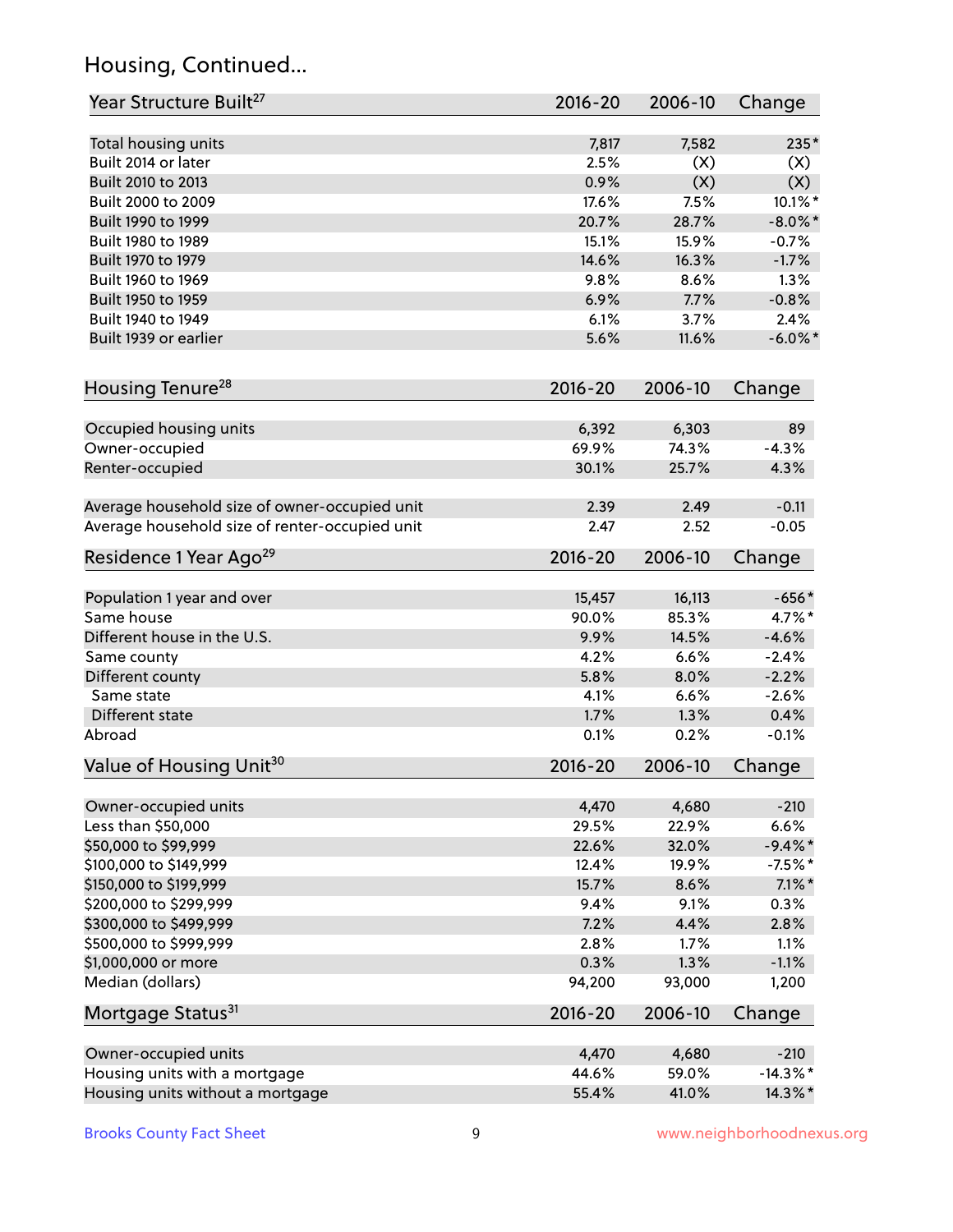# Housing, Continued...

| Selected Monthly Owner Costs <sup>32</sup>                                            | 2016-20     | 2006-10 | Change     |
|---------------------------------------------------------------------------------------|-------------|---------|------------|
| Housing units with a mortgage                                                         | 1,995       | 2,759   | $-764*$    |
| Less than \$300                                                                       | 0.0%        | 0.3%    | $-0.3%$    |
| \$300 to \$499                                                                        | 1.6%        | 4.0%    | $-2.3%$    |
| \$500 to \$999                                                                        | 45.4%       | 58.3%   | $-12.9%$ * |
| \$1,000 to \$1,499                                                                    | 34.8%       | 24.1%   | 10.7%*     |
| \$1,500 to \$1,999                                                                    | 11.0%       | 9.6%    | 1.4%       |
| \$2,000 to \$2,999                                                                    | 6.9%        | 3.7%    | 3.2%       |
| \$3,000 or more                                                                       | 0.3%        | 0.0%    | 0.3%       |
| Median (dollars)                                                                      | 1,038       | 866     | $172*$     |
| Housing units without a mortgage                                                      | 2,475       | 1,921   | 554*       |
| Less than \$150                                                                       | 4.8%        | 10.3%   | $-5.5%$    |
| \$150 to \$249                                                                        | 15.0%       | 17.7%   | $-2.7%$    |
| \$250 to \$349                                                                        | 22.3%       | 31.2%   | $-8.9%$    |
| \$350 to \$499                                                                        | 29.2%       | 21.0%   | 8.2%       |
| \$500 to \$699                                                                        | 20.4%       | 14.1%   | 6.3%       |
| \$700 or more                                                                         | 8.4%        | 5.7%    | 2.6%       |
| Median (dollars)                                                                      | 401         | 325     | $76*$      |
| Selected Monthly Owner Costs as a Percentage of<br>Household Income <sup>33</sup>     | $2016 - 20$ | 2006-10 | Change     |
| Housing units with a mortgage (excluding units where<br>SMOCAPI cannot be computed)   | 1,841       | 2,741   | $-900*$    |
| Less than 20.0 percent                                                                | 52.6%       | 37.4%   | 15.2%*     |
| 20.0 to 24.9 percent                                                                  | 11.4%       | 20.2%   | $-8.8%$    |
| 25.0 to 29.9 percent                                                                  | 7.5%        | 10.7%   | $-3.2%$    |
| 30.0 to 34.9 percent                                                                  | 4.0%        | 10.1%   | $-6.0\%$   |
| 35.0 percent or more                                                                  | 24.4%       | 21.7%   | 2.8%       |
| Not computed                                                                          | 154         | 18      | $136*$     |
| Housing unit without a mortgage (excluding units where<br>SMOCAPI cannot be computed) | 2,397       | 1,913   | $484*$     |
| Less than 10.0 percent                                                                | 41.6%       | 48.0%   | $-6.5%$    |
| 10.0 to 14.9 percent                                                                  | 17.9%       | 14.6%   | 3.3%       |
| 15.0 to 19.9 percent                                                                  | 10.9%       | 10.5%   | 0.4%       |
| 20.0 to 24.9 percent                                                                  | 5.3%        | 11.0%   | $-5.7%$    |
| 25.0 to 29.9 percent                                                                  | 5.1%        | 4.4%    | 0.7%       |
| 30.0 to 34.9 percent                                                                  | 3.6%        | 1.5%    | 2.2%       |
| 35.0 percent or more                                                                  | 15.6%       | 9.9%    | 5.6%       |
| Not computed                                                                          | 78          | 8       | $70*$      |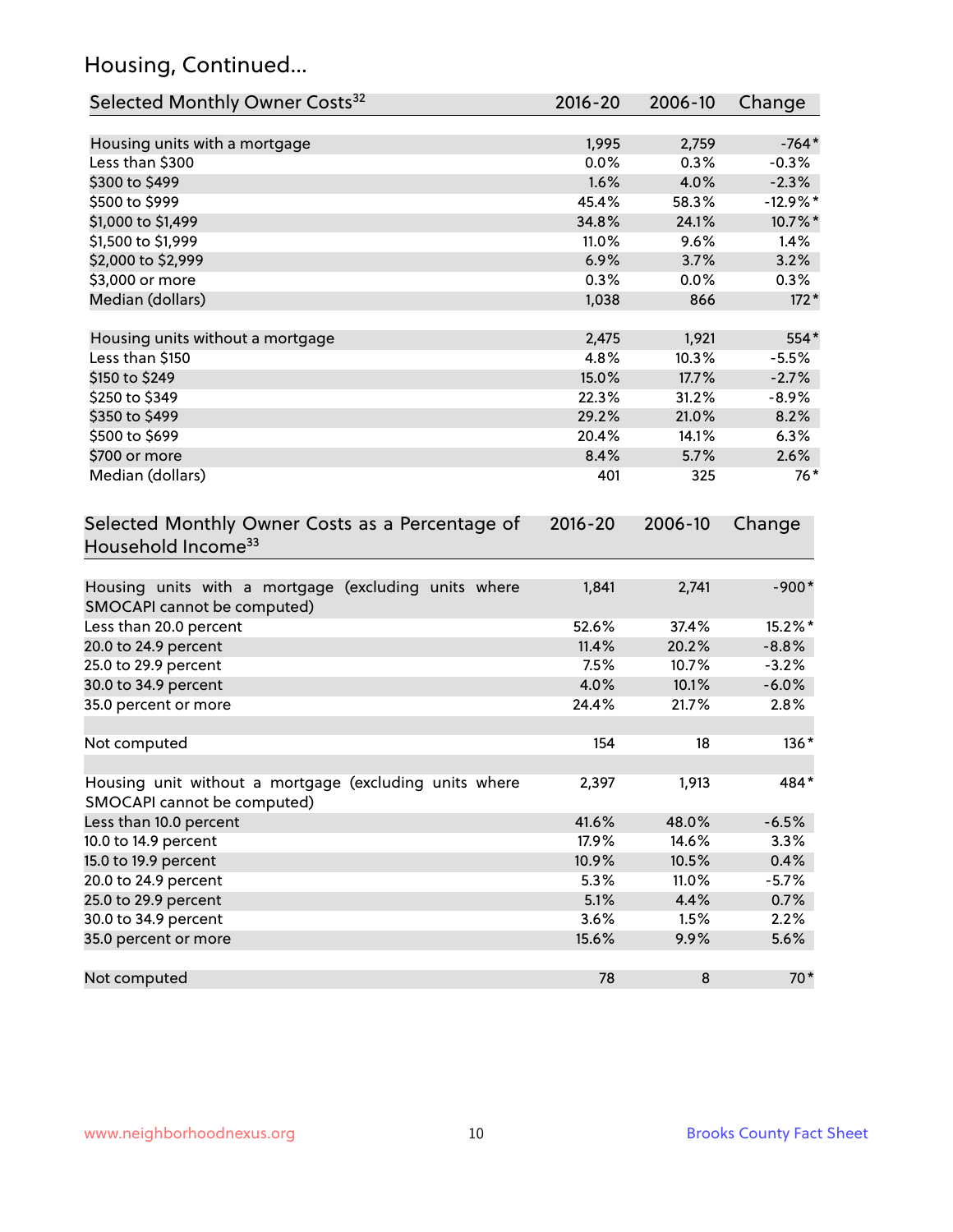# Housing, Continued...

| 2016-20     | $2006 - 10$ | Change      |
|-------------|-------------|-------------|
|             |             |             |
| 1,373       | 1,301       | 72          |
| 0.9%        | 5.5%        | $-4.7%$     |
| 34.2%       | 27.6%       | 6.6%        |
| 29.7%       | 46.4%       | $-16.7%$ *  |
| 22.1%       | 18.4%       | 3.8%        |
| 10.6%       | 1.3%        | 9.3%        |
| 1.0%        | 0.8%        | 0.3%        |
| 1.5%        | 0.0%        | 1.5%        |
| 615         | 546         | $69*$       |
| 549         | 322         | $227*$      |
| $2016 - 20$ | 2006-10     | Change      |
| 1,151       | 1,283       | $-132$      |
| 8.7%        | 20.7%       | $-12.0\%$ * |
| 9.2%        | 4.1%        | 5.2%        |
| 11.1%       | 16.4%       | $-5.2%$     |
| 5.7%        | 5.4%        | 0.4%        |
| 6.9%        | 11.8%       | $-5.0%$     |
| 58.4%       | 41.7%       | 16.7%       |
|             |             |             |

Not computed and the set of the set of the set of the set of the set of the set of the set of the set of the set of the set of the set of the set of the set of the set of the set of the set of the set of the set of the set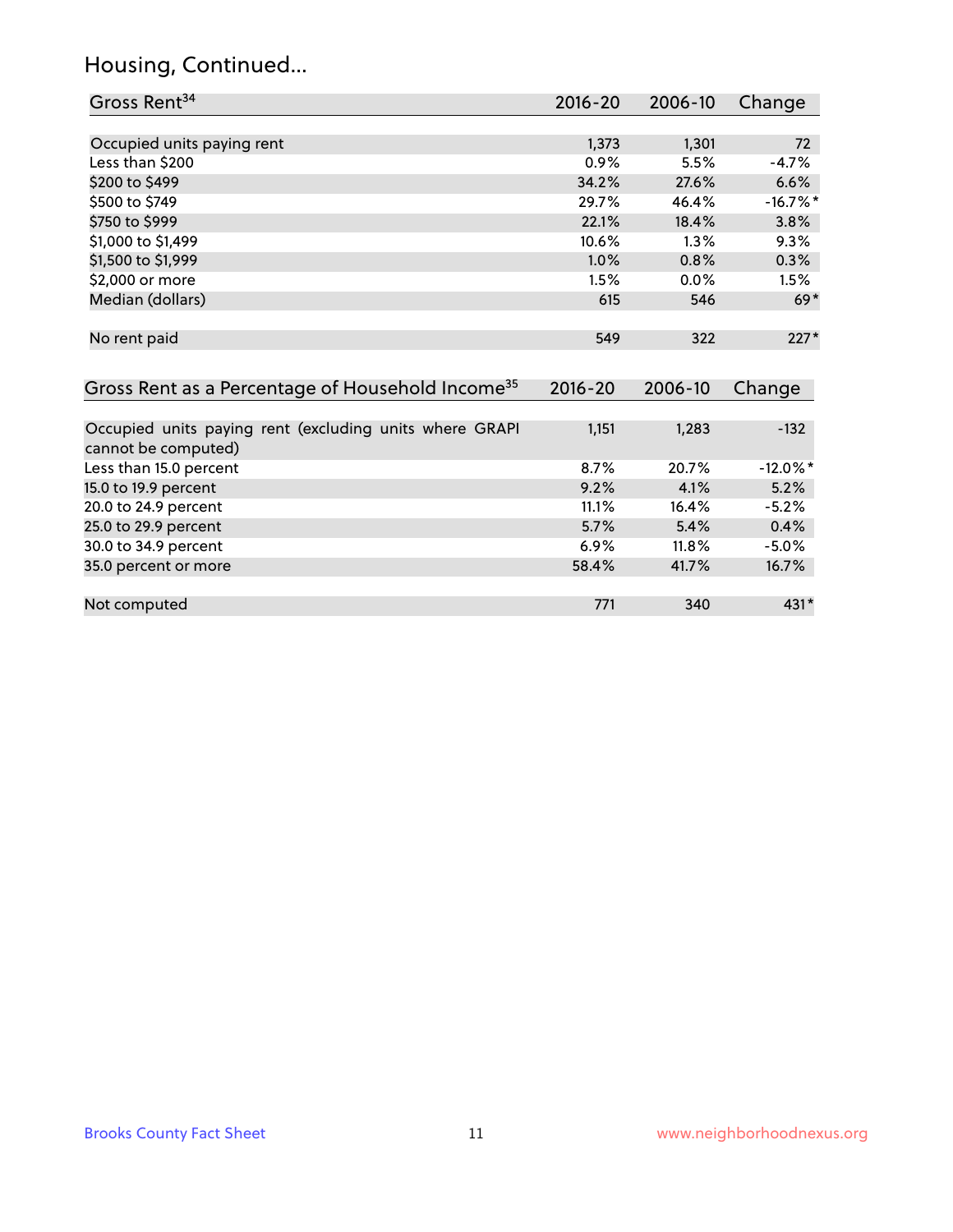# Community Involvement

| Voter Registration and Turnout <sup>36</sup> | 2020   |
|----------------------------------------------|--------|
|                                              |        |
| Active registered voters                     | 11,009 |
| Number voted in Presidential election        | 7.021  |
| Percent voted in Presidential election       | 63.8%  |

## Transportation

| Commuting to Work <sup>37</sup>           | $2016 - 20$ | 2006-10 | Change     |
|-------------------------------------------|-------------|---------|------------|
|                                           |             |         |            |
| Workers 16 years and over                 | 6,182       | 7,296   | $-1,114*$  |
| Car, truck, or van - drove alone          | 79.2%       | 78.4%   | 0.8%       |
| Car, truck, or van - carpooled            | 9.5%        | 13.6%   | $-4.0%$    |
| Public transportation (excluding taxicab) | 0.5%        | 0.0%    | 0.5%       |
| Walked                                    | 3.9%        | 0.7%    | $3.3\%$ *  |
| Other means                               | 2.9%        | 2.3%    | 0.7%       |
| Worked at home                            | 3.8%        | 5.1%    | $-1.3%$    |
|                                           |             |         |            |
| Mean travel time to work (minutes)        | 24.5        | 22.8    | 1.7        |
|                                           |             |         |            |
| Vehicles Available <sup>38</sup>          | $2016 - 20$ | 2006-10 | Change     |
|                                           |             |         |            |
| Occupied housing units                    | 6,392       | 6,303   | 89         |
| No vehicles available                     | 5.2%        | 4.4%    | 0.8%       |
| 1 vehicle available                       | 32.7%       | 31.5%   | 1.2%       |
| 2 vehicles available                      | 32.5%       | 41.5%   | $-9.0\%$ * |
| 3 or more vehicles available              | 29.6%       | 22.6%   | $7.0\%$ *  |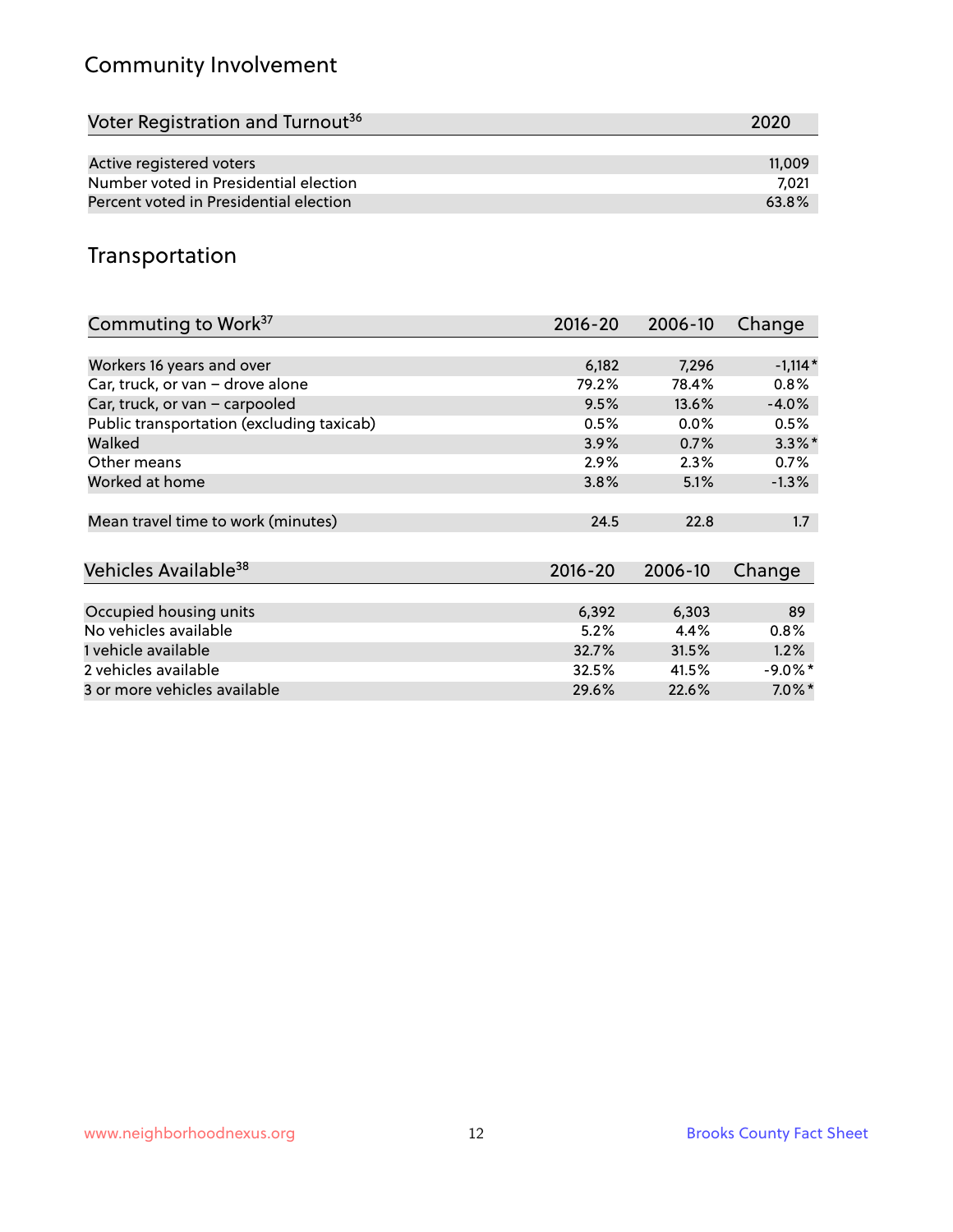#### Health

| Health Insurance coverage <sup>39</sup> | 2016-20 |
|-----------------------------------------|---------|
|-----------------------------------------|---------|

| Civilian Noninstitutionalized Population                | 15,442 |
|---------------------------------------------------------|--------|
| With health insurance coverage                          | 84.6%  |
| With private health insurance coverage                  | 61.3%  |
| With public health coverage                             | 40.0%  |
| No health insurance coverage                            | 15.4%  |
| Civilian Noninstitutionalized Population Under 19 years | 3,680  |
| No health insurance coverage                            | 5.1%   |
| Civilian Noninstitutionalized Population 19 to 64 years | 8,798  |
| In labor force:                                         | 6,117  |
| Employed:                                               | 5,783  |
| With health insurance coverage                          | 79.4%  |
| With private health insurance coverage                  | 32.3%  |
| With public coverage                                    | 8.8%   |
| No health insurance coverage                            | 20.6%  |
| Unemployed:                                             | 334    |
| With health insurance coverage                          | 61.4%  |
| With private health insurance coverage                  | 32.3%  |
| With public coverage                                    | 29.0%  |
| No health insurance coverage                            | 38.6%  |
| Not in labor force:                                     | 2,681  |
| With health insurance coverage                          | 70.9%  |
| With private health insurance coverage                  | 54.4%  |
| With public coverage                                    | 27.3%  |
| No health insurance coverage                            | 29.1%  |

| <b>Health Factors</b> |  |                     |  |  |  |  | <b>Most Recent</b> |          |  |                                                                                 |  |  |
|-----------------------|--|---------------------|--|--|--|--|--------------------|----------|--|---------------------------------------------------------------------------------|--|--|
|                       |  |                     |  |  |  |  |                    |          |  |                                                                                 |  |  |
|                       |  | _ _ _ _ _ _ _ _ _ _ |  |  |  |  |                    | $\cdots$ |  | the contract of the contract of the contract of the contract of the contract of |  |  |

| Premature Death (YPLL before age 75 per 100,000 population, age-adjusted) <sup>40</sup> |         |  |  |
|-----------------------------------------------------------------------------------------|---------|--|--|
| Average number of Physically Unhealthy Days <sup>41</sup>                               | 5.2     |  |  |
| Average number of Mentally Unhealthy Days <sup>42</sup>                                 | 5.7     |  |  |
| Low Birthweight Births <sup>43</sup>                                                    | 12.2%   |  |  |
| Diabetes Prevalence <sup>44</sup>                                                       | 14.1%   |  |  |
| HIV Prevalence (per 100,000 population) <sup>45</sup>                                   | 512.9   |  |  |
| Rate, Deduplicated ER Visits for Asthma, Ages 0-17 <sup>46</sup>                        | 1,068.1 |  |  |